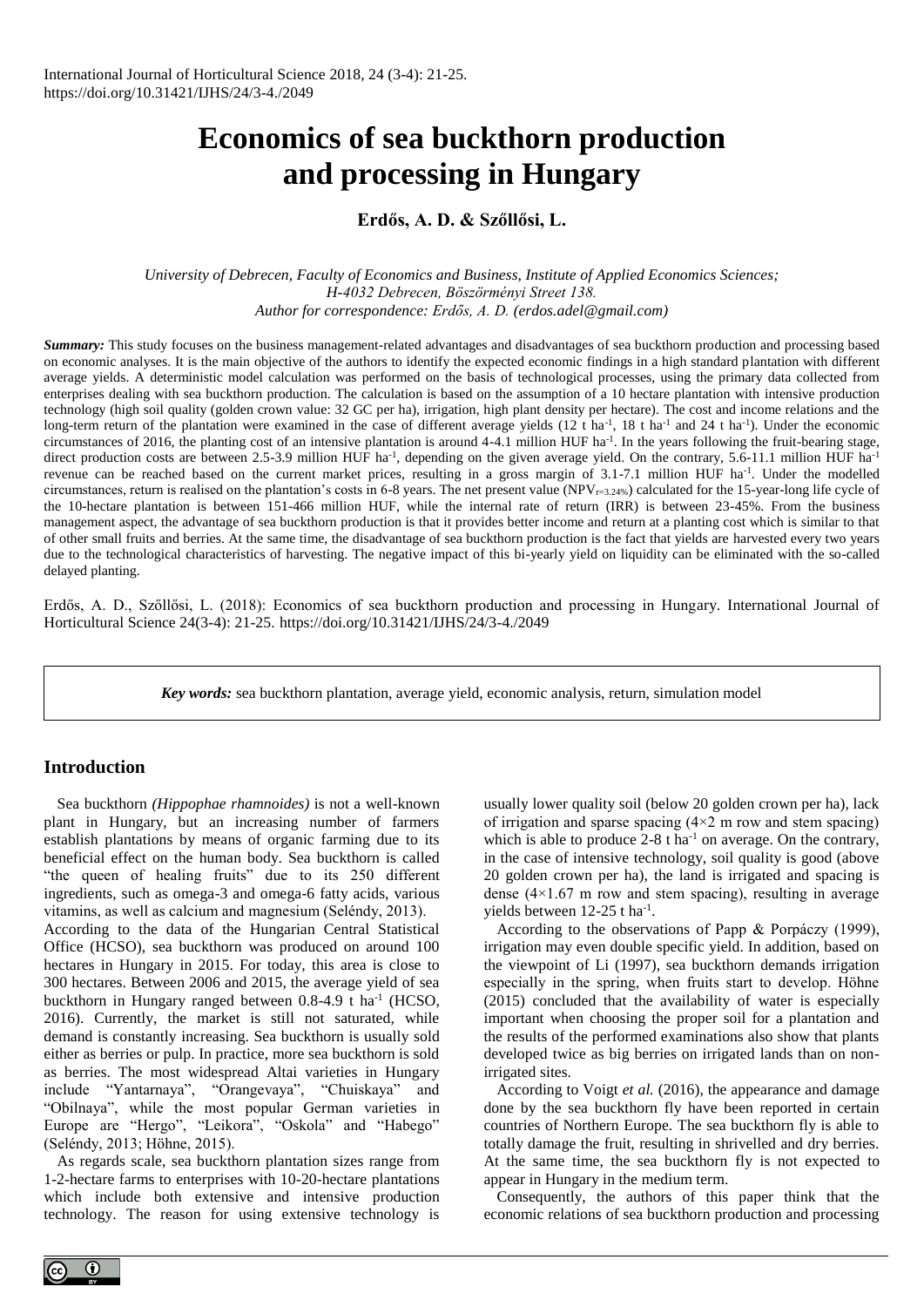need to be examined under Hungarian circumstances. It is the main objective of this study to determine the cost and income relations, as well as the return of high standard intensive plantations in the case of various average yields. Consequently, this paper looks for the answer to the following questions: 1) How can the technological and economic characteristics of an intensive sea buckthorn plantation be described? 2) What are the cost and income relations of the various examined average yields? 3) What is the long-term return of the plantation depending on specific yields? The proper answers to these questions help identify the advantages and disadvantages of sea buckthorn production and processing which greatly influence farmers' potential intention to establish and invest into a plantation.

#### **Materials and methods**

The necessary primary data were collected from several sea buckthorn producers during the research work. Data collection involved the technological, natural and specific economic data concerning planting, nursing until the fruit-bearing stage, as well as production and processing after the fruit-bearing stage. Considering the 2016 prices of the inputs used during the activity, operational data were also supplemented with data originating from other sources. We used the data of Gockler (2016) when determining the machinery costs of operations related to planting and nursing, such as soil analysis, soil preparation, hole drilling needed for planting, applying organic manure in the holes, grassing between rows and mowing. The specific costs of establishing the irrigation system were calculated in accordance with the conditions set out in the call for tenders titled "Modernisation of horticulture – supporting the establishment of plantations with irrigation systems" (Reszkető, 2015). Personnel costs were set to 1 000 HUF per hour gross. The material costs of certain items (grass-seed, shrink foil, work gloves, pruning shears and loppers) were determined on the basis of agricultural retail prices, while we used the operational data of sea buckthorn producers for others (cuttings, big bags, bag in box). The costs of postharvest operations (transport, blast chilling, destemming, cleaning, cold storage, pulp extraction) were also based on producers' data. The output prices are in accordance with the 2016 price level and were determined using a priori estimation based on interviews conducted with producers.

Based on the collected and processed data (*Table 1*), a model calculation was performed for a sea buckthorn plantation which is suitable for the conditions of intensive production technology – dense spacing, irrigated and high soil quality. The scale of calculation was set to 10 hectares. The models are built on technological processes and involve all operations related to planting, nursing until the fruit-bearing stage, as well as nursing, production and processing after the fruit-bearing stage in detail. Due to the technological peculiarities of harvesting sea buckthorn, the plantation produces yield every two years. For this reason, a so-called delayed planting was taken as a basis (planting 5 hectares in the first year and 5 hectares in the second year), which eliminates the resulting liquidity problems.

Postharvest activities involve several operations. As a first step, chopped twigs are placed into a bin of 300 kg capacity, which is then wrapped into 40 m long shrink foil in order to facilitate more stable transport. 24 bins, i.e., 7 200 kg chopped twigs can be transported in a truck. As a next step, blast chilling is performed in order to shake off the berries the safest way possible without causing them any damage. Berries are stored in cold storage on pallets in big bags of 900 kg capacity for approximately 90 days.

| <b>Description</b>                                  | Data           |
|-----------------------------------------------------|----------------|
| Scale (ha)                                          | 10             |
| Stock name                                          | Hergo          |
| Row spacing (m)                                     | $\overline{4}$ |
| Stem spacing (m)                                    | 1.67           |
| Plant density per hectare (number of plants per ha) | 1500           |
| Golden crown value of the land $(GC \, ha^{-1})$    | 32             |
| Irrigation system                                   | yes            |
| Fence                                               | yes            |
| Drained net weight of bin (kg per bin)              | 300            |
| Shrink foil use (m per bin)                         | 40             |
| Capacity of transport vehicle (kg per truck)        | 7 200          |
| Pallet capacity (kg per pallet)                     | 900            |
| Cold storage (number of days)                       | 90             |
| Volume of bag in box (litre per bag in box)         | 3              |
| Proportion of berries to be sold (%)                | 65             |
| Proportion of pulp to be processed (%)              | 35             |
| Pulp recovery rate $(l \text{ kg}^{-1})$            | 0.75           |
| Selling price of berries (HUF $kg^{-1}$ )           | 600            |
| Selling price of pulp $(HUF 1^{-1})$                | 2 0 0 0        |
| Subsidies $(SAPS + greening) (HUF ha^{-1})$         | 69 800         |

*Source: Own data collection*

The proportion of berries and pulp intended for sales purposes is different, as the share of berries is 65% and that of pulp is 35%. 0.75 l pulp can be extracted from 1 kg berries. The produced 100% pulp is sold in 3l bag in boxes for 2 000 HUF per litre. On the contrary, the selling price of berries is 600 HUF kg-1 .

The simulation model is operated in a deterministic way and the results interpreted in terms of the boundary conditions can be derived from the input data. In the case of the expenses and revenue assigned to each operation, as well as the inputoutput prices, the costs and revenue of the activity can be determined. A cost benefit analysis (CBA) was performed based on these model output data. Production costs were derived for each operation and both direct and indirect costs were involved in the calculation. In the case of efficiency indexes, profitability, labour intensity and productivity indexes were also involved.

The long-term return of the plantation was analysed with dynamic investment economy indicators (NPV, DPP, IRR) in accordance with Szőllősi & Szűcs (2013). The benchmark of treasury bills and government bonds were taken as a basis when determining the discount rate. The discount rate was set based on the benchmark of 15-year government bonds (3.24%) in accordance with the Government Debt Management Agency Ltd. (GDMA, 2016). Both cash flows and the calculative interest rate were calculated at nominal value. Therefore, price level change was taken into consideration both on the input and the output side due to the several year-long life cycle of the plantation. Based on the interviews conducted with producers,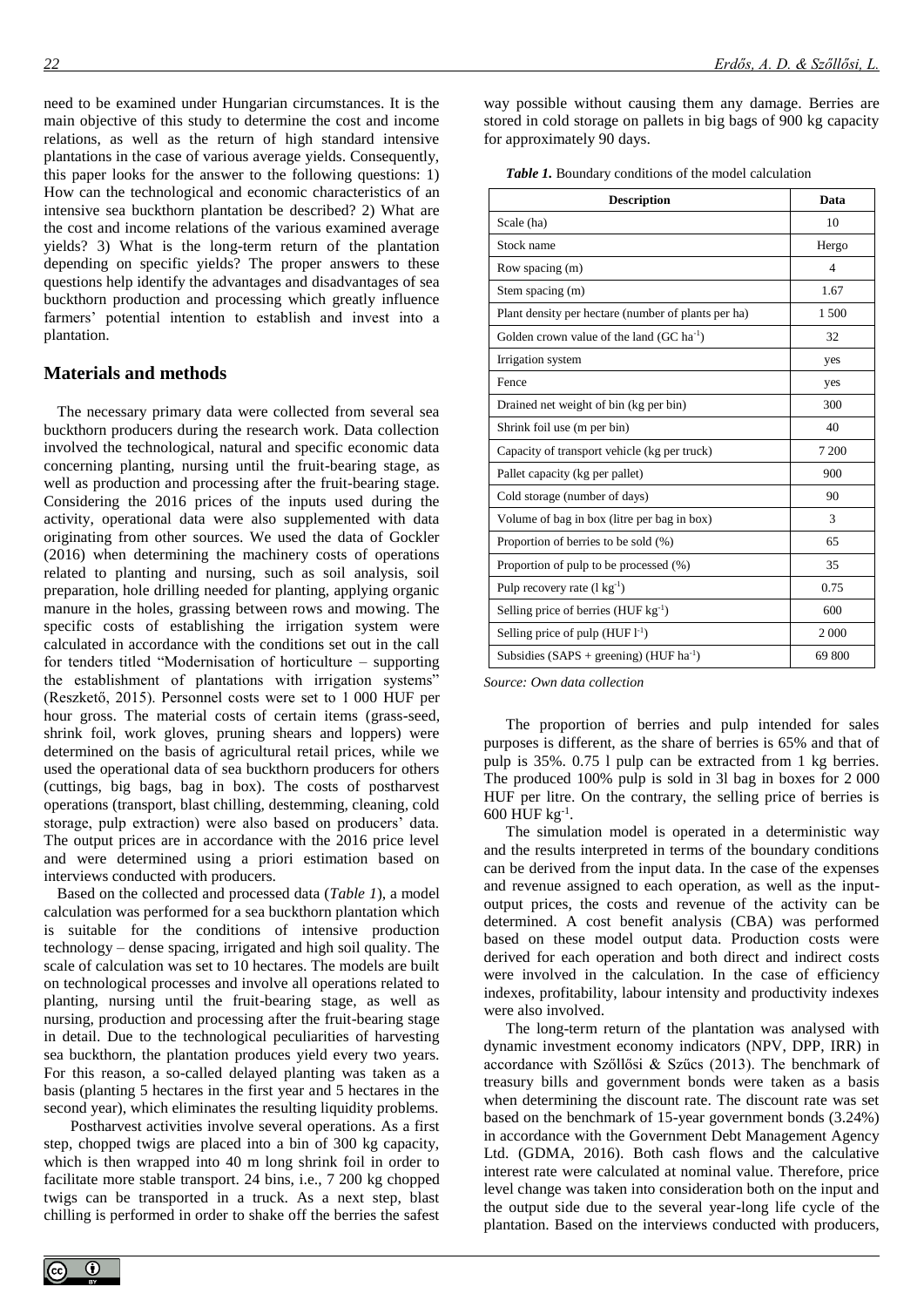2% price level change is expected in terms of costs (except for depreciation) and 1% price level change is expected with regard to selling prices.

### **Results and discussion**

The investment period of the sea buckthorn plantation covers 3 years, which involves planting and the subsequent 2 years of nursing. The costs of planting are shown by *Table 2*, broken down to operation. It can be clearly concluded that the main cost factor is represented by planting cuttings (1 500 cuttings per hectare) which costs more than 2 million HUF per hectare and accounts for around 54% of all planting costs. In addition, the establishment of a micro-sprinkler irrigation system also has a high cost (750 thousand HUF ha<sup>-1</sup>). As regards other direct costs in addition to the registry and supervision fees of Biokontroll Hungária Nonprofit Ltd. and the contribution to mitigate damages, one also has to consider the fee of water extraction permit. The share of costs incurred as further items is relatively low. Altogether, the planting cost of an intensive sea buckthorn plantation is 4-4.1 million HUF ha<sup>-1</sup>.

| <b>Operations</b>                  | Costs<br>(thousand<br>$HUF$ ha <sup>-1</sup> ) | <b>Distribution</b><br>(%) |  |
|------------------------------------|------------------------------------------------|----------------------------|--|
| Soil preparation                   | 253                                            | 6.2                        |  |
| Grassing                           | 25                                             | 0.6                        |  |
| Preparation of planting            | 137                                            | 3.4                        |  |
| Planting                           | 2 1 8 0                                        | 53.7                       |  |
| Establishment of irrigation system | 750                                            | 18.5                       |  |
| Permits, technical supervision     | 210                                            | 5.2                        |  |
| Irrigation                         | 15                                             | 0.4                        |  |
| Building a fence                   | 290                                            | 7.1                        |  |
| Other costs                        | 198                                            | 4.9                        |  |
| Total                              | 4058                                           | 100.0                      |  |

*Table 2.* Planting costs

*Source: Own calculation*

Following establishment, the sea buckthorn plantation needs two years of nursing before the fruit-bearing stage. During the nursing stage, one has to calculate with mowing between rows and plants, irrigation and other direct costs which equal to around  $270$  thousand HUF ha<sup>-1</sup> in each year. As a result, the investment cost of the plantation for three years reaches 4.6 million HUF ha<sup>-1</sup>. Due to the 15-year-long life cycle of the plantation, the yearly depreciation exceeds 300 thousand HUF per hectare.

The first harvesting of the plantation is performed in the  $4<sup>th</sup>$ year after planting, but only 50-60% of the whole yield can be expected. 100% yield can be harvested during the first subsequent harvesting (6<sup>th</sup> year). As a result of delayed planting, only half of the plantation produces yield in a year following the fruit-bearing stage. Therefore, in this model, harvesting is performed only on 5 hectares each year. The incurred production costs were analysed in relation to this part of the plantation in the case of different average yields (12 t ha<sup>1</sup>, 18 t ha<sup>1</sup>, 24 t ha<sup>1</sup>). Production costs were 4.4 million HUF ha<sup>-1</sup> in the case of the lowest specific yield, while they amounted to 7.3 million HUF per hectare in the case of the highest specific yield. The highest cost items included harvesting, destemming, cleaning and pulp extraction, which represent a cost of more than 1 million HUF ha<sup>-1</sup>.

The direct production cost of 1 kg berry is between 304-364 HUF kg<sup>-1</sup>, depending on average yield. The higher the amount of yield harvested from one unit of land is, the lower the direct production cost of 1 kg berry is. Of this cost, destemming and cleaning accounts to 80 HUF  $kg^{-1}$ , while pulp extraction accounts for 60 HUF kg-1 . Harvesting cost has a broader spectrum, as it ranges around  $60-80$  HUF  $kg^{-1}$ .

While one half of the whole plantation (10 ha) produces yield, the other half needs nursing. During the nursing period, the incurred costs are in relation to mowing between rows and plants, irrigation, other direct costs and depreciation. It has to be noted that no nutrient replenishment and plant protection activities are performed, because the authorised chemicals within ecologic farming have rather limited access. In addition, the producers contacted during data collection did not use these chemicals either, which partly shows the "endurance" of the plant. The total direct production cost of the part of the plantation which only needs nursing is around 580 thousand HUF per hectare.

*Table 3* shows production costs for one hectare regarding the whole plantation (10 ha). This amount includes the costs of the 5 ha part of the plantation which produces yield and the other 5 hectares which need nursing activities*.*

| <b>Table 3.</b> Yearly production costs per operation at farm level in the |
|----------------------------------------------------------------------------|
| case of various average yields (thousand HUF ha <sup>-1</sup> )            |

|                                         | Average yield           |                       |                         |  |
|-----------------------------------------|-------------------------|-----------------------|-------------------------|--|
| <b>Operations</b>                       | $12$ t ha <sup>-1</sup> | $18t \, \rm{ha}^{-1}$ | $24$ t ha <sup>-1</sup> |  |
| Mowing                                  | 46                      | 46                    | 46                      |  |
| Irrigation                              | 30                      | 30                    | 30                      |  |
| Harvesting                              | 472                     | 591                   | 710                     |  |
| Logistics                               | 211                     | 275                   | 339                     |  |
| Freezing                                | 255                     | 345                   | 435                     |  |
| Destemming, cleaning                    | 492                     | 719                   | 946                     |  |
| Cold storage                            | 99                      | 141                   | 190                     |  |
| Pulp extraction                         | 367                     | 551                   | 735                     |  |
| Depreciation                            | 307                     | 307                   | 307                     |  |
| Other direct costs                      | 198                     | 198                   | 198                     |  |
| <b>Total direct</b><br>production costs | 2477                    | 3 2 0 3               | 3936                    |  |

*Source: Own calculation*

Based on the amount of costs calculated for the whole plantation (5 ha harvested, 5 ha nursed), it can be concluded that the most expensive operations are destemming and cleaning, the proportion of which is 20-24%, depending on average yield. The second highest cost item is harvesting (18- 19%), while the third is pulp extraction (15-19%). The depreciation of the plantation, as a fixed cost, decreases from 12% to 8%, depending on the examined specific yields. Further variable costs include logistics, freezing and cold storage. Altogether, the direct production costs at farm level range between  $2.5 - 3.9$  million HUF ha<sup>-1</sup>, depending on the given average yield. As a consequence, in the 12-24 t ha<sup>-1</sup> range of specific yield, each ton surplus yield increases the direct cost per hectare by 120-125 thousand HUF on average.

The direct production costs for 1 kg berry at farm level were also determined, as shown in *Table 4*, broken down to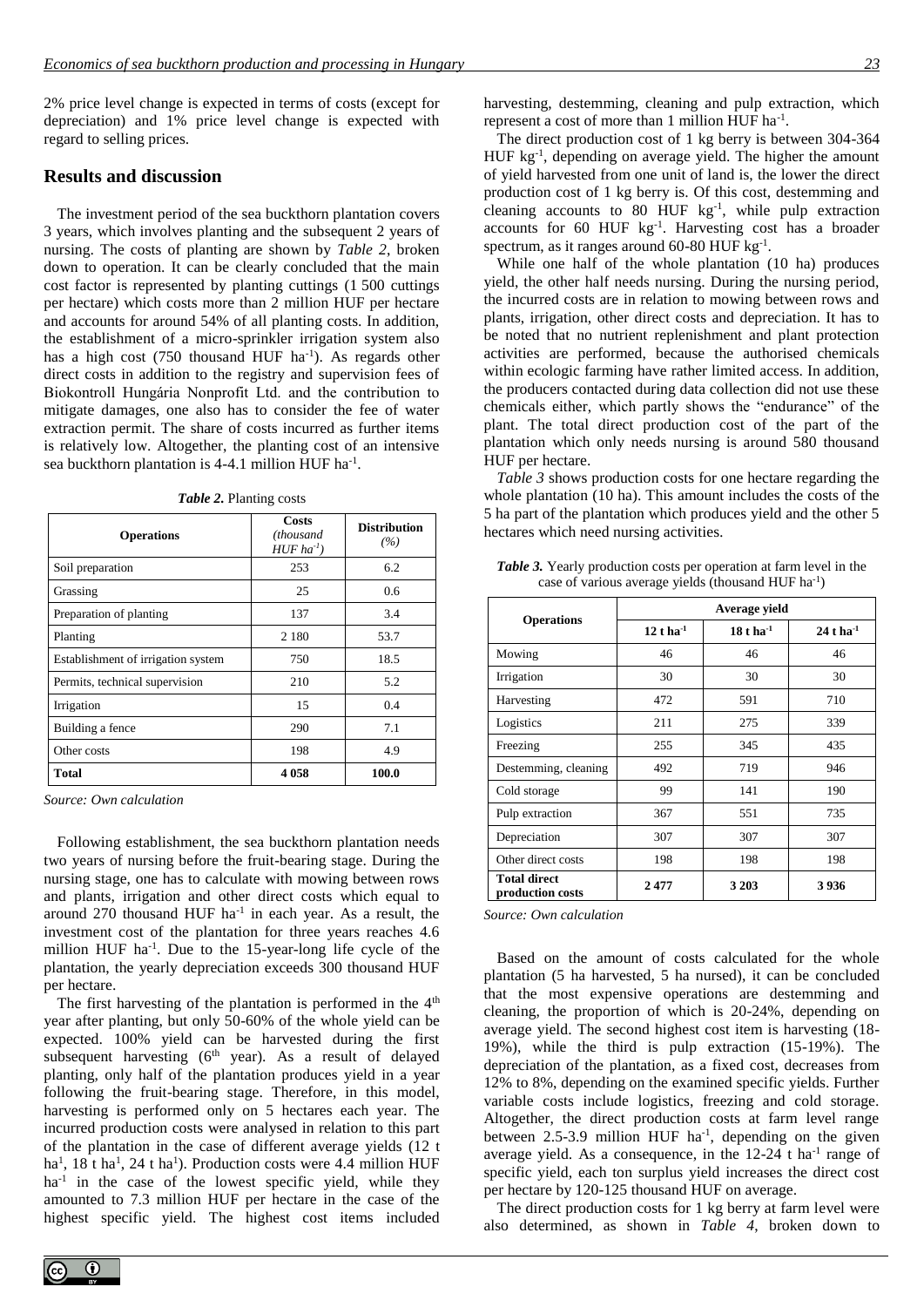operation. It can be observed that the direct production cost for one unit of product gradually decreases with the increase of specific yield. If yield is  $12$  t ha<sup>-1</sup>, the direct production cost is  $413$  HUF  $\text{kg}^{-1}$ , while twice as high specific yield results in significantly lower total direct costs (328 HUF kg<sup>-1</sup>). In the 12-24 t ha<sup>-1</sup> range of average yield, one ton yield surplus reduces the cost for one unit of product by 7-7.5 HUF on average.

*Table 4.* Direct production costs for 1 kg berry at farm level in the case of different average yields (HUF kg-1)

|                                         | Average yield                                     |       |                         |  |
|-----------------------------------------|---------------------------------------------------|-------|-------------------------|--|
| <b>Operations</b>                       | $12$ t ha <sup>-1</sup><br>$18t$ ha <sup>-1</sup> |       | $24$ t ha <sup>-1</sup> |  |
| Mowing                                  | 7.6                                               | 5.1   | 3.8                     |  |
| Irrigation                              | 5.0                                               | 3.3   | 2.5                     |  |
| Harvesting                              | 78.6                                              | 65.7  | 59.2                    |  |
| Logistics                               | 35.2                                              | 30.6  | 28.3                    |  |
| Freezing                                | 42.5                                              | 38.3  | 36.3                    |  |
| Destemming, cleaning                    | 82.0                                              | 79.8  | 78.8                    |  |
| Cold storage                            | 16.5                                              | 15.7  | 15.9                    |  |
| Pulp extraction                         | 61.3                                              | 61.3  | 61.3                    |  |
| Depreciation                            | 51.2                                              | 34.1  | 25.6                    |  |
| Other direct costs                      | 33.0                                              | 22.0  | 16.5                    |  |
| <b>Total direct</b><br>production costs | 412.8                                             | 355.9 | 328.0                   |  |

*Source: Own calculation*

In the model calculation, both the production value and income related to the 10 ha fruit-bearing plantation were determined at the 2016 price level *(Table 5).* Nearly 5.6 million HUF production value can be reached in the case of  $12$  t ha<sup>-1</sup> average yield, while twice as high yield results in 11 million HUF production value. On the contrary, the direct production cost increases only by 59% as a result of the change of the examined yields; therefore, the amount of gross margin increases from 3.1 million HUF to 7.1 million HUF. When considering the calculable indirect costs, the plantation is able to produce a yearly net income of 2.6-6.6 million HUF at farm level.

*Table 5.* Yearly production value and income at farm level in the case of different average yields

| <b>Description</b>              | Unit                               | Average yield           |                       |                         |  |
|---------------------------------|------------------------------------|-------------------------|-----------------------|-------------------------|--|
|                                 |                                    | $12$ t ha <sup>-1</sup> | $18t \, \rm{ha}^{-1}$ | $24$ t ha <sup>-1</sup> |  |
| Sold berries (65%)              | $kg$ ha <sup>-1</sup>              | 7800                    | 11700                 | 15 600                  |  |
| Selling price (berries)         | $HUF$ $kg^{-1}$                    | 600                     | 600                   | 600                     |  |
| Sold pulp $(35%)$               | $l$ ha <sup>-1</sup>               | 3 1 5 0                 | 4 7 2 5               | 6 300                   |  |
| Selling price (pulp)            | $HUFl-1$                           | 2 0 0 0                 | 2 0 0 0               | 2 0 0 0                 |  |
| Revenue                         | thousand<br>$HUF$ ha <sup>-1</sup> | 5490                    | 8 2 3 5               | 10 980                  |  |
| <b>Subsidies</b>                |                                    | 70                      | 70                    | 70                      |  |
| <b>Production value</b>         |                                    | 5 5 6 0                 | 8 3 0 5               | 11 050                  |  |
| Direct production cost          |                                    | 2477                    | 3 2 0 3               | 3936                    |  |
| Indirect cost                   |                                    | 493                     | 493                   | 493                     |  |
| <b>Total production</b><br>cost |                                    | 2970                    | 3696                  | 4 4 3 0                 |  |
| Gross margin                    |                                    | 3 0 8 3                 | 5 1 0 2               | 7 1 1 3                 |  |
| Net income                      |                                    | 2 5 9 0                 | 4 609                 | 6 6 20                  |  |

*Source: Own calculation*

*Table 6* summarises the main efficiency indicators of the plantation. Based on the direct prime costs, it can be concluded that both berries and pulp can be produced at a very favourable prime cost level in comparison with the selling price. In the case of a less favourable average yield, berries provide a gross margin of around 250 HUF kg<sup>-1</sup> and pulp provides a gross margin of around 1 300 HUF  $l$ <sup>-1</sup>, while the same values are 335 HUF  $kg^{-1}$  and 1 400 HUF  $^{1-1}$ , respectively, in the case of a more favourable specific yield. Consequently, the cost-related profitability of this activity can be regarded favourable from all aspects.

When analysing labour needs, it can be concluded that increasing specific yields result in increasing labour use per hectare and the labour demand of producing one unit of product is increasingly favourable. As regards labour productivity, the amount of gross margin to be reached per hour is between 7.3-11.4 thousand HUF.

*Table 6.* Efficiency indicators

| <b>Description</b>                      | Unit                    | Average yield     |                        |                   |
|-----------------------------------------|-------------------------|-------------------|------------------------|-------------------|
|                                         |                         | $12$ t ha $^{-1}$ | $18t$ ha <sup>-1</sup> | $24$ t ha $^{-1}$ |
| Direct prime cost<br>(berries)          | $HUF$ $kg^{-1}$         | 348               | 292                    | 265               |
| Direct prime cost<br>(pulp)             | $HUF$ $l-1$             | 710               | 632                    | 593               |
| Cost-related<br>profitability           | $\frac{0}{6}$           | 87                | 125                    | 149               |
| Labour needs per<br>one hectare         | hour $ha^{-1}$          | 419               | 522                    | 624               |
| Labour needs per<br>one unit of product | hour $f^I$              | 70                | 58                     | 52                |
| Labour<br>productivity*                 | $HUF$ hour <sup>1</sup> | 7 3 5 1           | 9778                   | 11 398            |

#### *\*Gross margin / manual working hours Source: Own calculation*





*Source: Own calculation*

Following the profitability evaluation of the sea buckthorn plantation, the long-term return analysis is performed. The net present value (NPV $_{r=3.24\%}$ ) of each average yield of the investment is shown in *Figure 1*. A return is realised in all three cases. However, there are rather significant differences between net present values: 151 million HUF (12 t ha<sup>-1</sup> average yield), 310 million HUF (18 t ha<sup>-1</sup> average yield), or even 467 million HUF  $(24 + ha^{-1})$  average yield). The internal rate of return (IRR) is 23% in the most unfavourable case, 36% in an